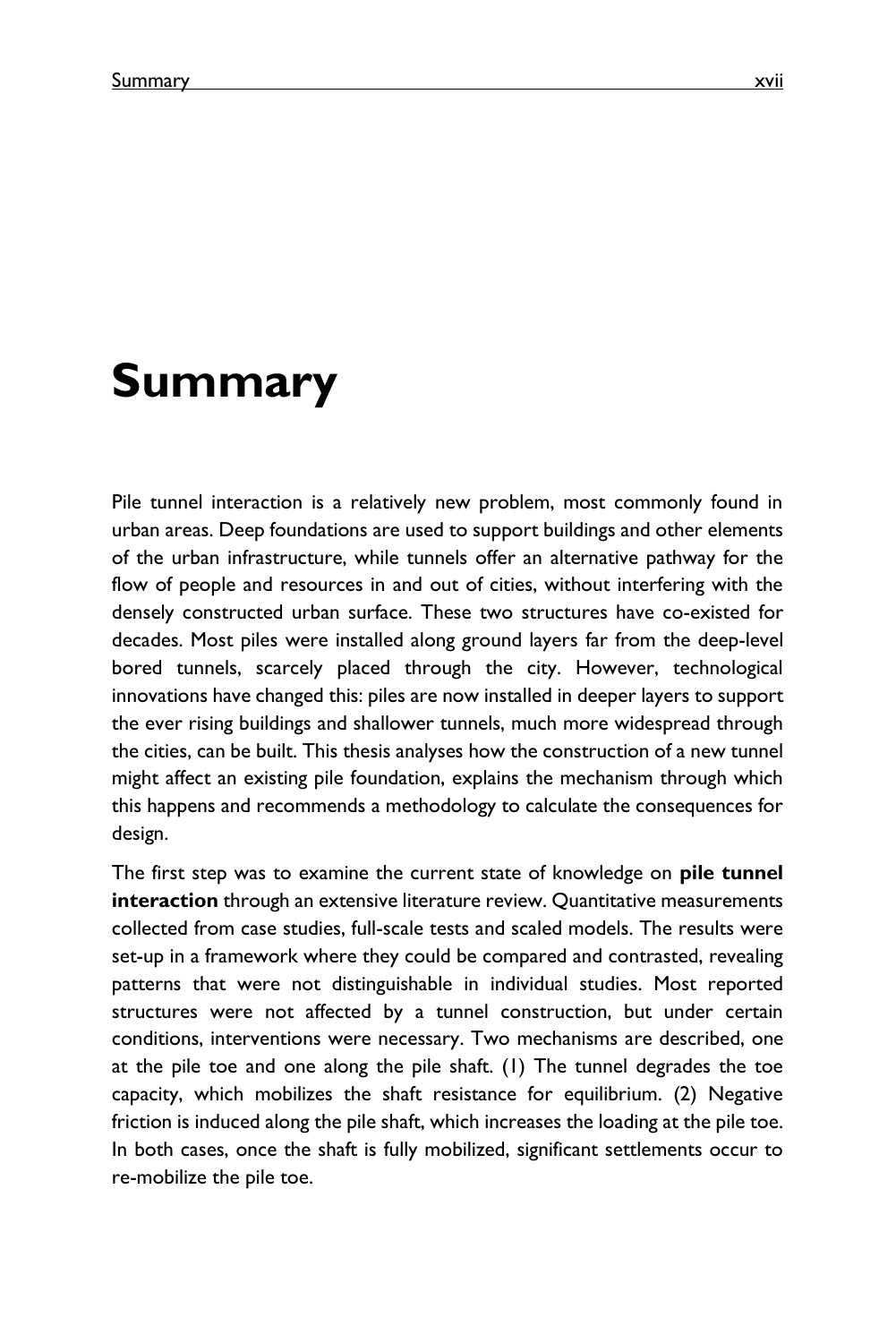The quantitative data reveals that the measured pile settlements are always inversely proportional to its lateral distance from the tunnel alignment. In loadedpiles, the average axial force along the pile reduces when the piles are right above the tunnel, but increases when the piles were farther away (*Ld* > *Rt*). The mathematical models used to compute the consequences of pile tunnel interaction have also been studied. A pilot methodology is proposed and the promising results set the course for the developments in this project. At that stage the model imposed the pile settlements and calculated the resultant axial forces. It did not consider the possibility of pile failure, or a constant load boundary condition.

For the analysis of **piles**, a new and accessible framework was created, where it is possible to calculate the pile settlements and load transfer for any loading condition, and to consider the effects of ground displacements. This last point connects the pile response with the tunnel excavation, and it was achieved by linking the load mobilization with the relative movements between the pile and the soil. The framework is based on an adapted version of the load transfer method, and implemented within a regular spreadsheet.

The functions defining the reactions from the shaft and toe have, for the most part, only been calibrated for pile loading. However, there are important mechanisms taking place during the unloading stage. These unloading functions are also very important to model the effects of ground displacements. While normally understood as the consequence of a load reduction, unloading can also be the consequence of ground settlements. The related literature and the details of the methodology were discussed. The results were then validated for an instrumented pile load test. The method is able to reproduce the field measurements of the load-settlement curve and axial loads along the pile body.

For the analysis of **tunnels**, specifically on the matter of predicting the induced ground movements, a new take on the problem has been proposed with a focus on pressurized tunnel boring machines (TBMs). The study tried to answer the following question: What are the forces acting on the excavation perimeter of a tunnel? This led to a general review of the processes around a TBM, the physical mechanisms involved, and the numerical techniques used to model them. The literature review shows how the mathematical models used to simulate a TBM tunnel have evolved from a basic stress release to direct accounts of the boundary pressures connected to different elements of a TBM.

An intrinsic feature of mechanized tunnelling is that every step of the excavation cycle is performed through mechanical or hydraulic systems. The interaction mechanisms between the TBM and the surrounding ground result from the